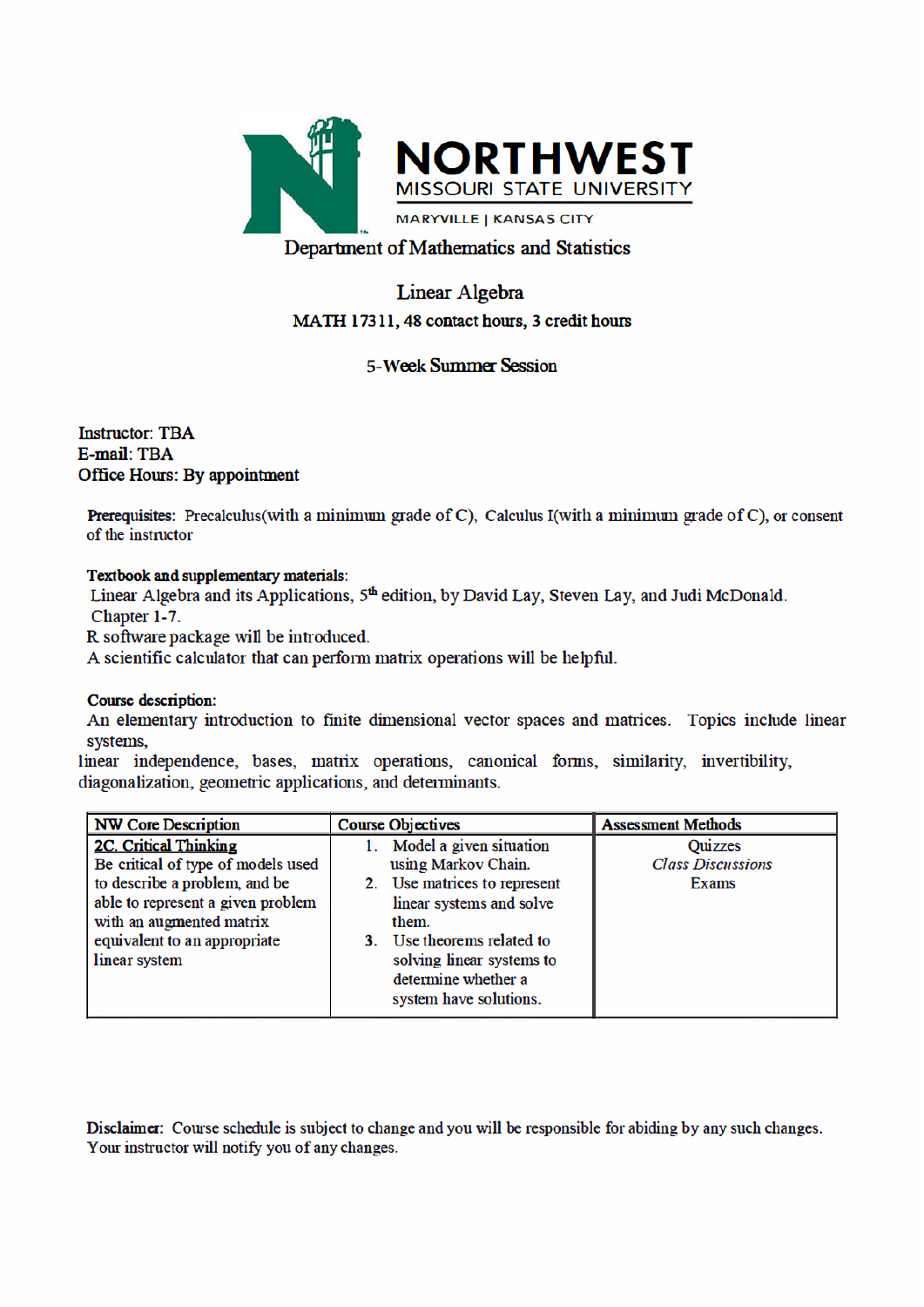



|                                                                          | <b>MARTVILLE   KANSAS CITT</b>                                                                                                                                                                                                                      |                                              |
|--------------------------------------------------------------------------|-----------------------------------------------------------------------------------------------------------------------------------------------------------------------------------------------------------------------------------------------------|----------------------------------------------|
| 3C. Managing Information<br>Organize data with the help of<br>technology | Use matrices to organize.<br>1.<br>data.<br>Determine which model is<br>$2_{-}$<br>more appropriate for a<br>given real world situation.                                                                                                            | Quizzes<br><b>Class Discussions</b><br>Exams |
| <b>Program Content</b><br>Demonstrate ability to use tools               | Find the eigenvalues and<br>1.<br>eigenvectors for large                                                                                                                                                                                            | Quizzes<br><b>Class Discussions</b>          |
|                                                                          |                                                                                                                                                                                                                                                     |                                              |
| and technology to support<br>mathematical reasoning and<br>sense making. | matrices and use them to<br>find the spectral<br>decomposition.<br>Reduce a matrices into rref<br>2.<br>forms<br>Find the leas squares<br>3.<br>line/polynomial/exponential<br>fit and use it for predictions.<br>Manipulate matrices using R<br>4. | Exams                                        |

#### Instructional methods:

This course will be delivered fully online, and all instructional methods and assessments outlined as follows will be adapted to this format on Canvas. A variety of instructional techniques will be employed, including hands-on participation activities, lectures, discussions, and small group work. Each student is encouraged to read the textbook material to be covered during the class period before it is covered in class, as much of the class discussion will be initiated by student questions, and good preparation allows for more in-class time for discussion and problem solving.

#### Graded course requirements:

| Three one-hour exams: | 300 points |
|-----------------------|------------|
| Comprehensive final   | 100 points |
| Quizzes:              | 100 points |

### Final exam

Grading scale:

Course grades will be determined by the percent of the total points earned.

The percents indicated in the following scale will not be exceeded.

| $100 - 90\%$ | A |
|--------------|---|
| $89 - 80\%$  | B |
| 79 - 70%     | € |
| $69 - 60\%$  | D |
| $59 - 0\%$   | F |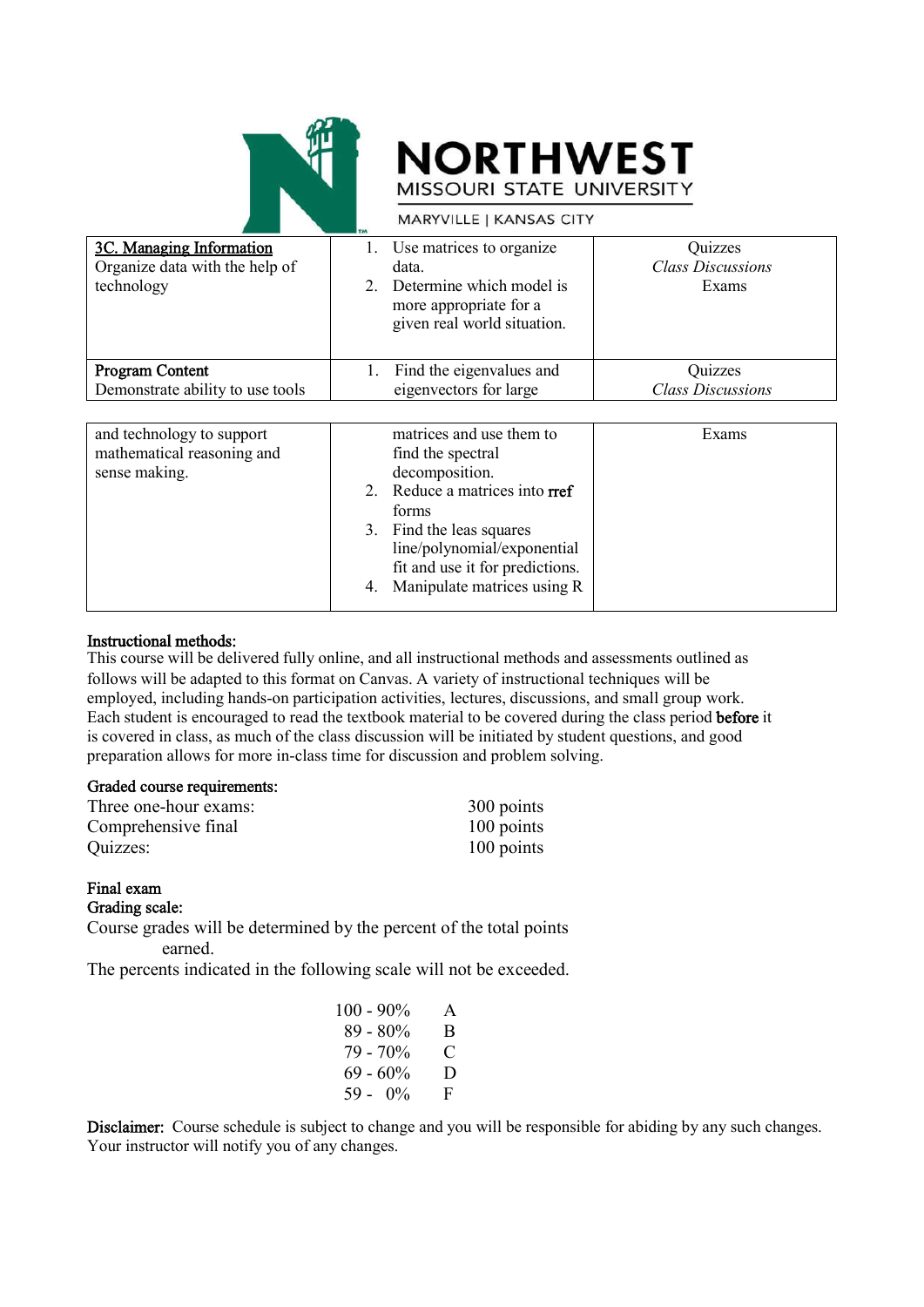

MISSOURI STATE UNIVERSITY **MARYVILLE | KANSAS CITY** 

**NORTHWEST** 

If the cumulative mean score for the class is below 70%, the above scale could be lowered – provided the mean number of absences is less than the number of examinations given.

#### Course outline/major topics studied:

Upon completion of this course the student should be able to:

- 1. Solve systems of linear equations with zero, one, or an infinite number of solutions.
- 2. Perform operations on matrices and find the inverse of a matrix.
- 3. Compute the determinant of a square matrix and use it to solve problems such as linear systems
- 4. Determine whether a set of vectors is a basis for a given vector space and find its dimension.
- 5. nd linear independence in real vector spaces and apply
- 6. Describe and use the relationship between linear transformations and matrices.
- 7. Find the eigenvalues and eigenvectors of a matrix.
- 8. Diagonalize a symmetric matrix.
- 9. Describe the conditions under which a given matrix is diagonalizable.

Disclaimer: Course schedule is subject to change with instructor notification and students will be responsible for abiding by these changes.

Attendance: Students are expected to attend all classes as specified in the course syllabi for each course. It is the responsibility of the student to promptly notify his or her instructor when unable to attend class. Please refer to the university policy on attendance at https://www.nwmissouri.edu/policies/academics/Attendance.pdf

#### Final exams:

If an emergency occurs that prevents the administration of a course scheduled final examination, the final course grades will be calculated based on the work in the course completed to that point in time and the faculty member's considered judgment. Final exams will not be rescheduled, and a grade of "I" will not be given as a result of an institutional cancellation of a final examination. This final exam policy does not apply to online courses.

Administrative drop: An instructor may request the Office of the Registrar delete a student from a course roster if the student has not met the prerequisite for the course as stated in the catalog, *or as a result of non- attendance in the course.*

Academic integrity policy: The students, faculty, and staff at Northwest endeavor to sustain an environment that values honesty in academic work, that acknowledges the authorized aid provided by and intellectual contributions of others, and that enables equitable student evaluation. Please refer to Northwest Missouri State University's Academic Integrity Policy at http://www.nwmissouri.edu/policies/academics/Academic- Integrity.pdf

Non-discrimination and anti-harassment policy: Northwest Missouri State University is committed to maintaining an environment for all faculty, staff, students, and third parties that is free of illegal discrimination